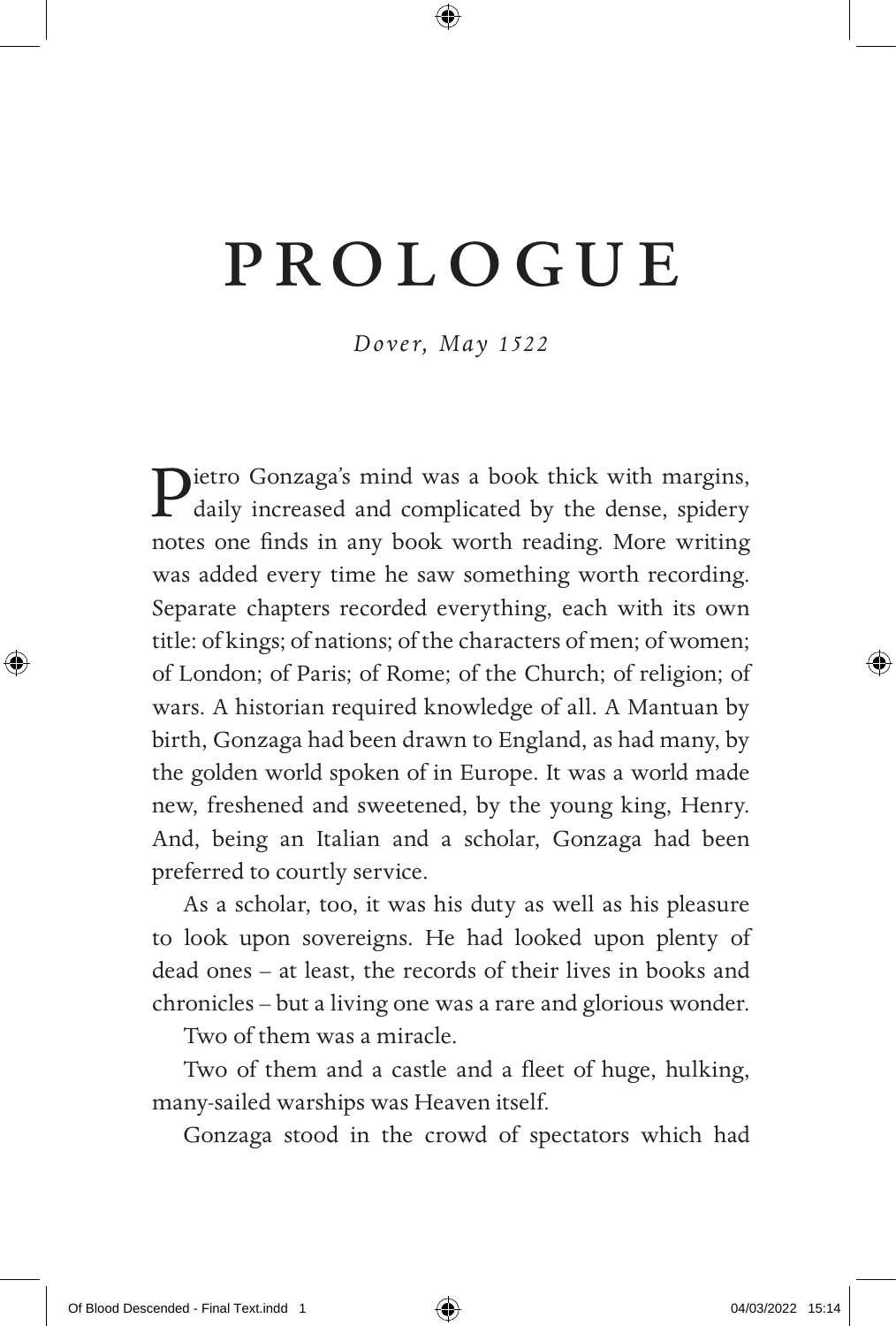gathered at the Dover quayside. His youngest son, Will, was on his shoulders, the boy's chubby little legs pressing into his neck. His wife stood beside him, clutching the hand of Peter, his elder boy. Bianca was a broad woman and still pretty. She had not, however, come to love England as he had. Its people, she said, were arrogant and haughty and disliked strangers. She had told him this often. Every slight was recorded: the turned back in the market at Smithfield; the kisses offered to every cheek but hers; the voices hurriedly stilled when she entered a shop on Cheapside.

'Are they not fine things?' he asked her. His voice was almost lost to the wind and the excited chatter of the other spectators. That same wind whipped the countless sails of the ships, which rode at anchor out by their jetties.

'No bigger than the one that brought us to this island. And its islanders,' said Signora Gonzaga.

He gave up trying to convince her. Instead, he returned his gaze over the rolling tide of hats and heads to the warships: the *Mary Rose* and *Henry Grace à Dieu* stood proud and tall, their forest of masts dwarfing the littler ships like parents whose chests stood out with pride.

'Well – do you wish to become a sailor, Peter?' he asked. The boy didn't look at him. He rarely looked at anyone directly. Instead, he turned his face into his mother's skirts. Gonzaga had brought his family down from London hoping to spark some interest in the lad. Useless. Peter had developed a love of horses and knew every breed and where they came from, whether Ireland or France or Barbary. He spoke of nothing else – would talk for hours on the subject of horses and no other, and would freeze if his father tried to draw him into some other conversation. 'Of horses,'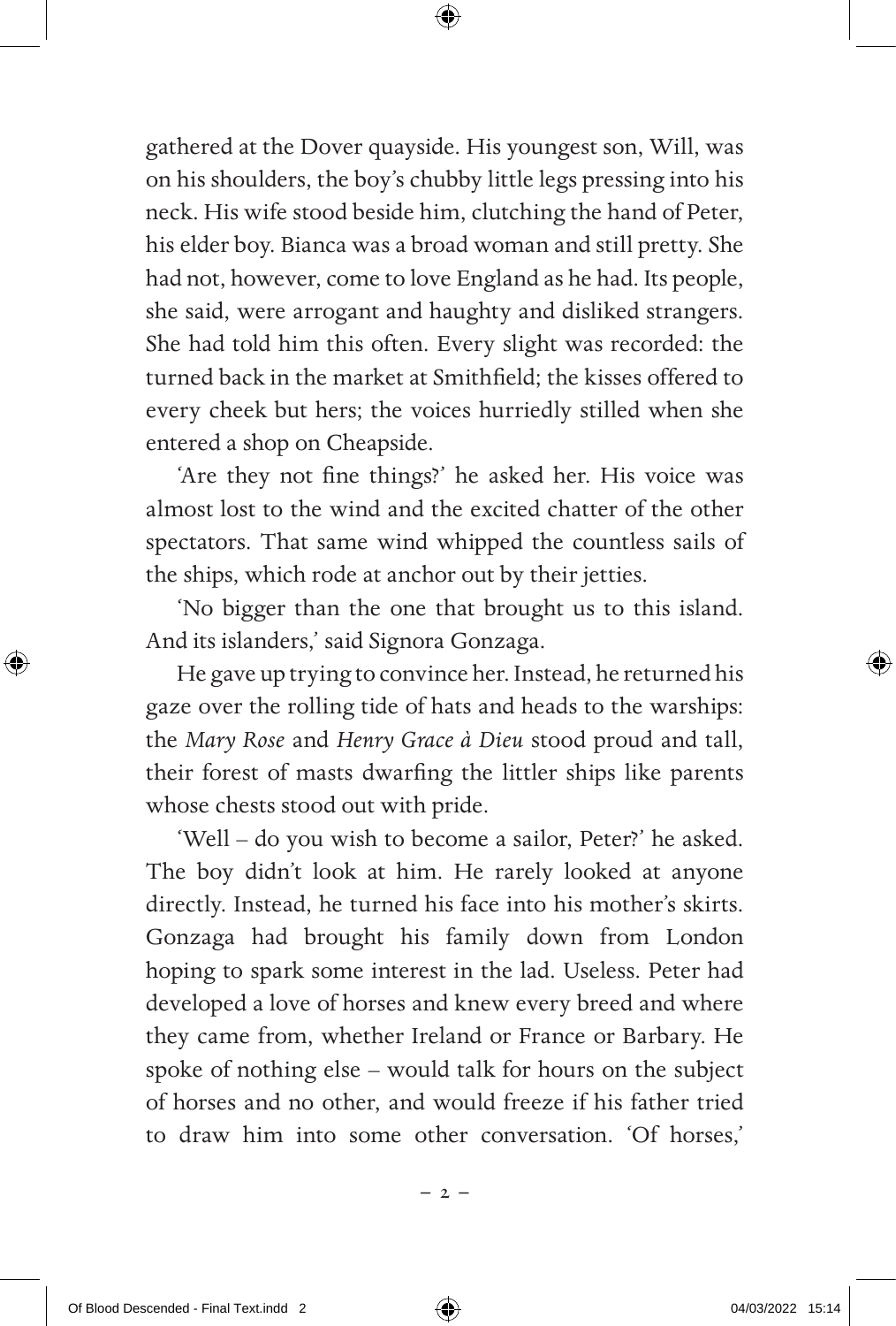Gonzaga thought, was the only chapter in young Peter's mind.

Returning his attention to the ships, Gonzaga began counting the masts. The largest ship, the *Henry Grace à Dieu*, had five. His mind calculated quickly. About 600 mariners and soldiers – their tiny white and dun figures lined the decks. 140 guns, 40 light. Her gleaming brown hull sat too high in the water. One fewer mast might be an improvement. At present, the gargantuan monster of a ship would struggle in anything but the smoothest seas – might be felled by a ripple. He made a note in his mind and filed it alongside the cost of the ship – £14,000 – which his money-minded friend in the Cardinal's service had told him. He was no naval man, no shipwright, but he had accumulated enough knowledge of the history of sailing vessels – from honest history books – to consider himself a good hand.

He knew almost as much about the English ships out there as he did about England's kings.

As if in response to the thought, explosions rent the air. All heads turned from the port.

Dover Castle was a square block of a building with similarly square, turreted towers, all in neat grey stone and glass. It stood proudly on its hill above the port town, ringed by several thick grey walls matching the colour and quality of the castle's keep.

Some of those walls were now sending smudgy fingers up into the hard blue sky. The guns had been set off in announcement of the arrival of the royal party. As a further prelude, trumpets began blasting notes at intervals, growing louder each time.

The rumble of hooves soon made itself felt and heard, as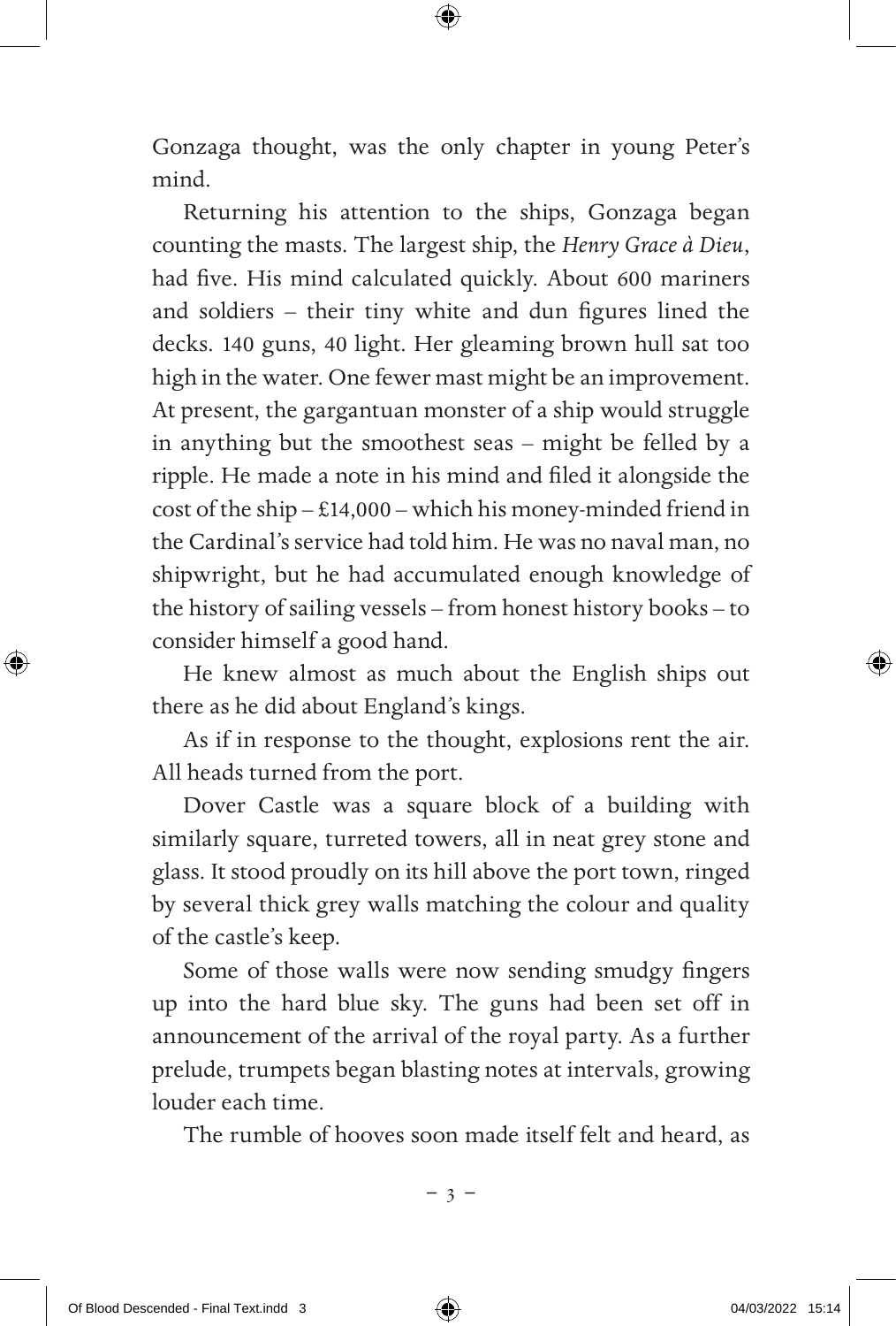the standard bearers approached. On the long road down from the castle appeared two riders, one bearing the Tudor Rose on his flagstaff, the other the Imperial Eagle. The insistent trumpets grew more furious.

The two fore-riders passed on, before the crowd, which was separated from the road by wooden railings.

'I see him! Papa! I see him!' Will's thighs tightened, near choking his father. The crowd fell silent.

And then, as one, the cry went up. 'God save the king! God save his Grace!'

Gonzaga didn't join in. He rose up on his tiptoes just as King Henry's head appeared above the heads of the Hydralike crowd. The king was mounted, of course, and he held up a hand gloved in white. A broad smile split his face and he shouted, 'You know me! I come!' His voice was high and excitable.

His head then turned away, so that Gonzaga could see only the back of a white hat, from which a yellow feather danced.

'Who is he?' asked his son. 'The other one?'

'He . . .' began Gonzaga. He forced himself up a little higher, just as King Henry's hand rose. A white finger jabbed the air ahead. He was eagerly pointing out his ships to the fellow riding beside him.

The Holy Roman Emperor, thought Gonzaga. Charles V. He told his boy this.

'A little man,' said Signora Gonzaga. She said this to the boy whose hand she was holding, but loud enough for her husband to hear.

And she was right.

King Henry rode ahead, turning his head from side to side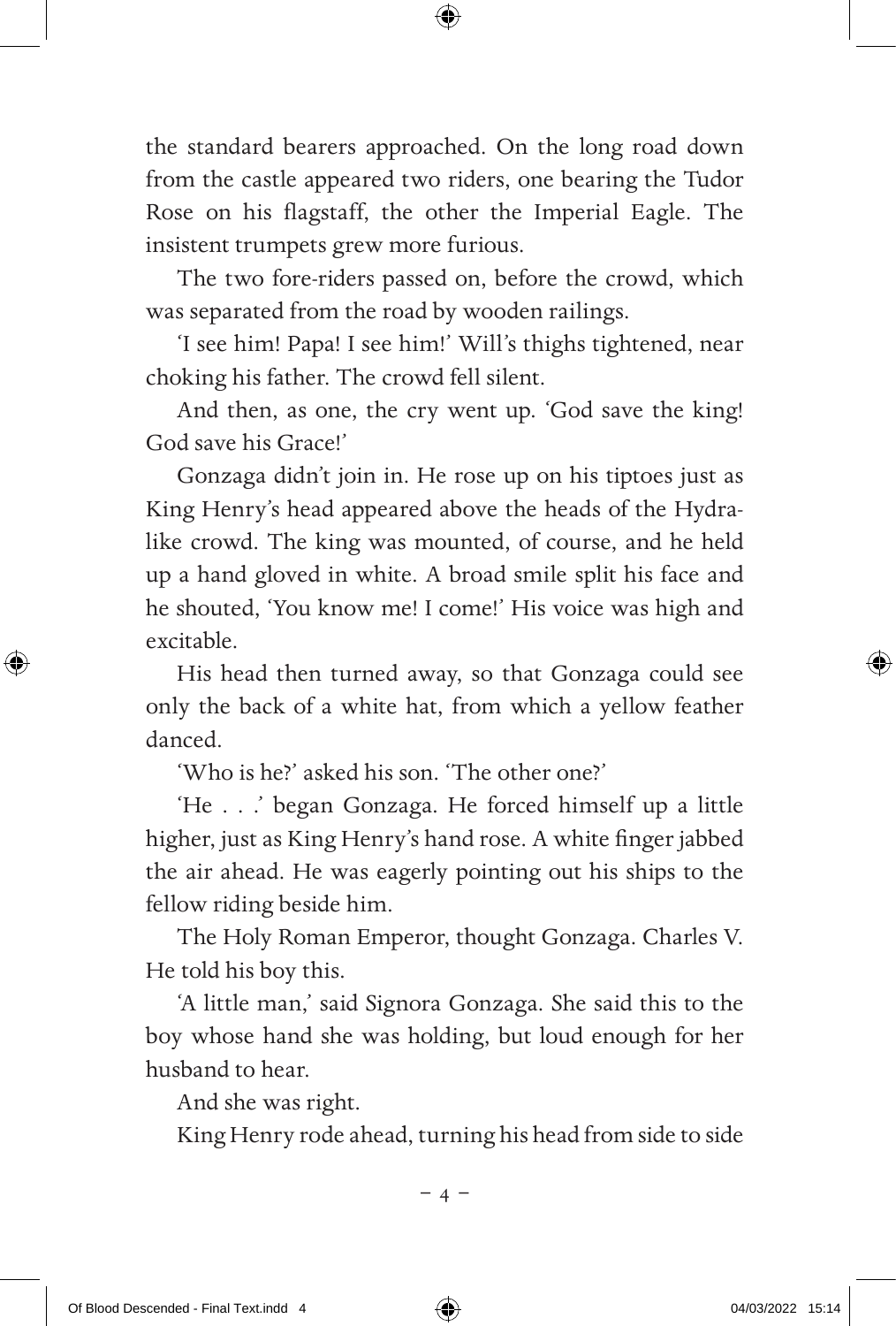again, basking in the adulation of his people. The emperor, moving alone, his attendants keeping their distance behind the sovereigns, gave his uncle-king an odd look. The fellow's eyes narrowed, Gonzaga noticed, and his lips moved, though, if he were speaking aloud, his voice would never be heard by the crowd.

Interesting, Gonzaga thought.

All England was afire with news of the young emperor's coming. All talk was of the new friendship between Spain and its empire and England. But Charles did not look at his uncle with love. Behind his back, in fact, he'd given him a look that Gonzaga would have called unpleasant bemusement.

And then the royals were gone, riding off to board and inspect the great warships, whilst their bodies of gentlemen followed, to no particular acclaim.

It was a foolish thing, thought Gonzaga, for King Henry to show off his navy. If war should ever return between the two kings – and history dictated that it would, at some point – then the emperor would know every detail of England's capabilities.

Yet this King Henry, the ruler of the golden world that had brought the scholar to England, was a man of inordinate pride. The cardinal, too – Gonzaga's master – was a man of pride.

His wife was right, though he'd never admit it to her; the English were a prideful people.

Gonzaga slumped, squatting down just enough to let his boy slide easily to the ground. Excitement still shone on the lad's face. That was good. The emperor was nothing to look at, with his deformed jaw, but the sight of King Henry would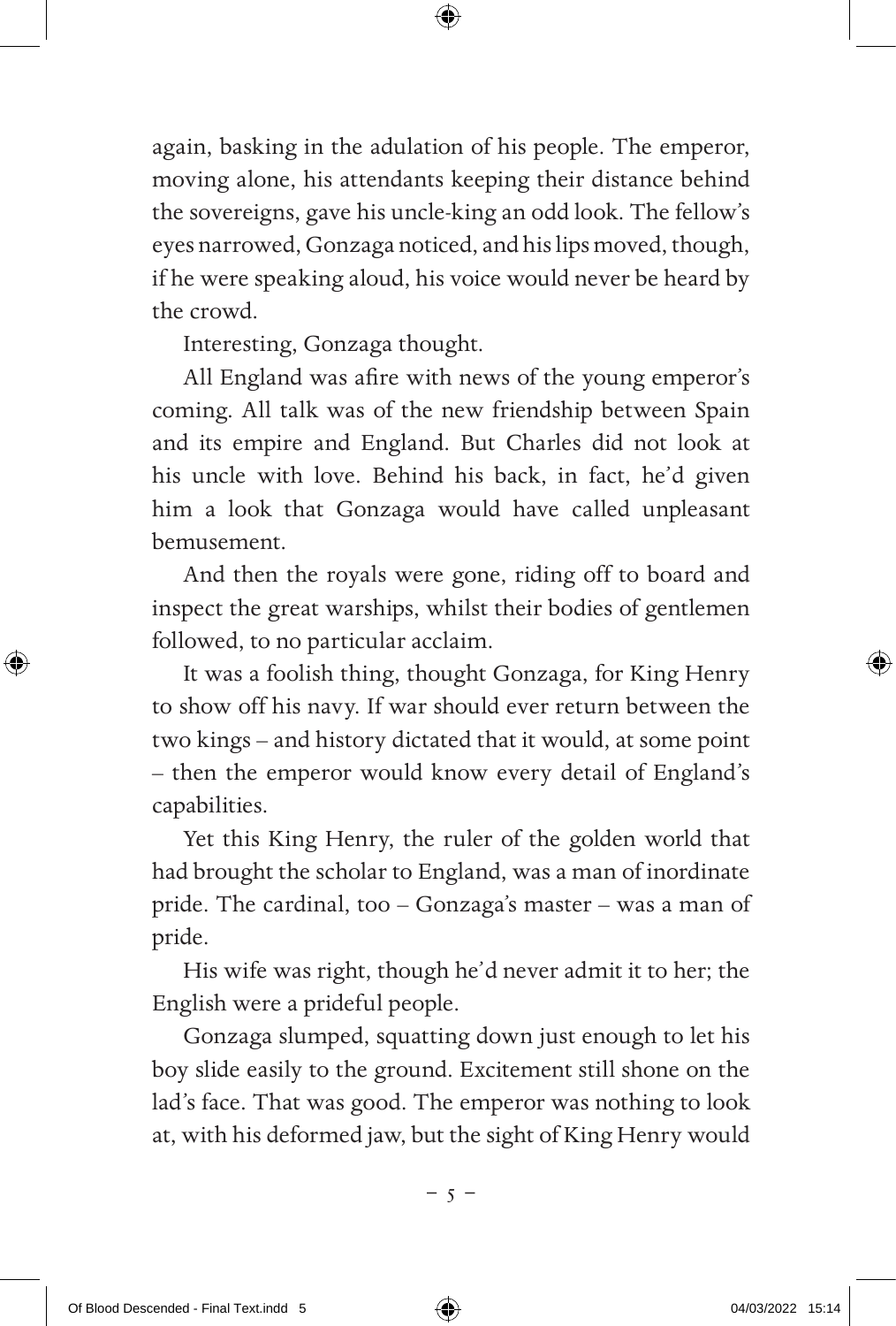last the boy a lifetime. Because, Gonzaga thought, Henry VIII looked like a king.

He had mulled over this during his studies, pondered the question of kingship. He could detail the precise proportions and countenances of every English king, provided that king happened to have been described in a book. Edward IV was handsome and, ultimately, enormously fat; Richard III was plagued by a crooked back; Henry VII was thin and fair but grew wizened and lost his teeth in his dotage.

So what made a sovereign lord a sovereign lord?

A genius of the mind? No. There had been feeble-minded kings, and cruel ones.

A love of justice? The ideal king was a universal king, indifferent in matters of justice to the highest as the lowest. Few met that ideal.

The acceptance of his people? No. There had been unloved tyrants.

The proportions of the body? No. Charles V was misshapen and ugly.

God? Perhaps. Yes. There was certainly some design to it.

Descent from father to son to son to son? Not often in English history.

Descent from ancient blood? Now therein lay the rub, with so few kings descending directly from kingly fathers . . .

In practice, Gonzaga had concluded, it should not matter what a king looked like. What mattered was that his rule was just, his people and his territories protected, and his patronage well disbursed. An ugly, drooling wretch of a man might do all that, his appearance signifying nothing.

But, in truth, King Henry VIII had made it matter.

His Majesty, King Henry VIII, by the grace of God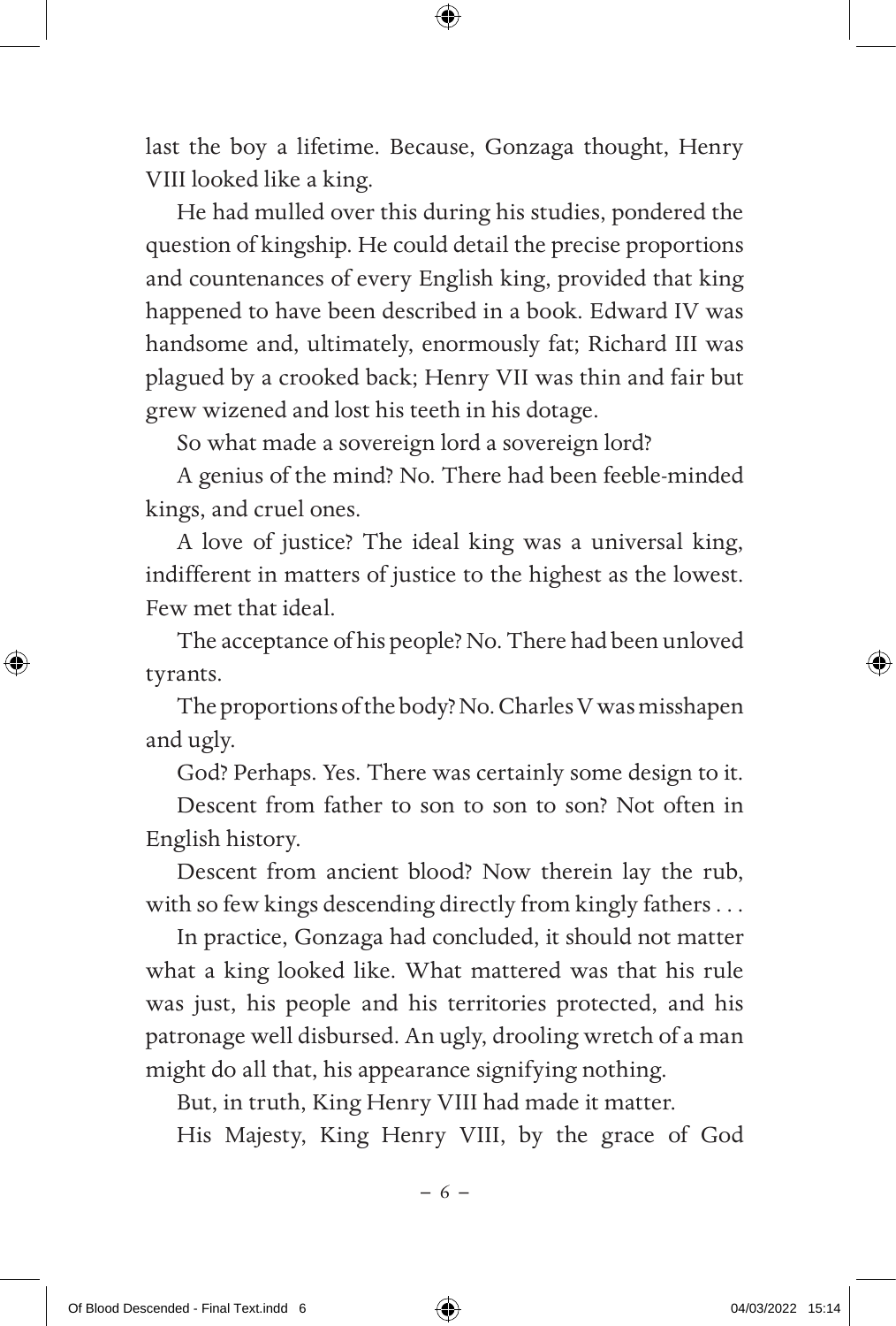sovereign lord of England, Wales, Ireland, and France, defender of the faith – he had made a king's face, his mask – call it what you will – matter. His face – his mask – was one of goodly benevolence, of handsome features and generosity.

But Pietro Gonzaga suspected something about what lay behind that mask.

He knew – or soon he would know – the truth of the glorious King Henry's history, from his father's seizure of the throne at Bosworth to the long-dead Lady Margaret the king's mother, through Edmund and Owen Tudor and the ancient high kings. He knew what the genealogists had been commissioned to discover: the descent from the greatest king in English history, Arthur, king of all the Britons. It was a great fantasy of Henry's, proving that descent. Such proof . . . well, all of those who said the king's father was a usurper of no great blood would be silenced. All those men who frowned at the king's lack of a son and looked forward to the next line of kings – even they would not wish to see Arthur's descendant fall from power. It was little wonder the English king had set a small army of scholars to wander storehouses of knowledge in search of some word, some scrap, that would prove Arthur had lived, breathed, and begat a royal line.

Gonzaga had filed away every step through every library which those men had taken. He'd followed their inky paths, had blinked and strained his eyes as they had, and was on the brink of a discovery about King Henry's history which they, even in their zeal to find evidence of the Tudors' descent from Arthur, had missed.

It would take him only a few more weeks.